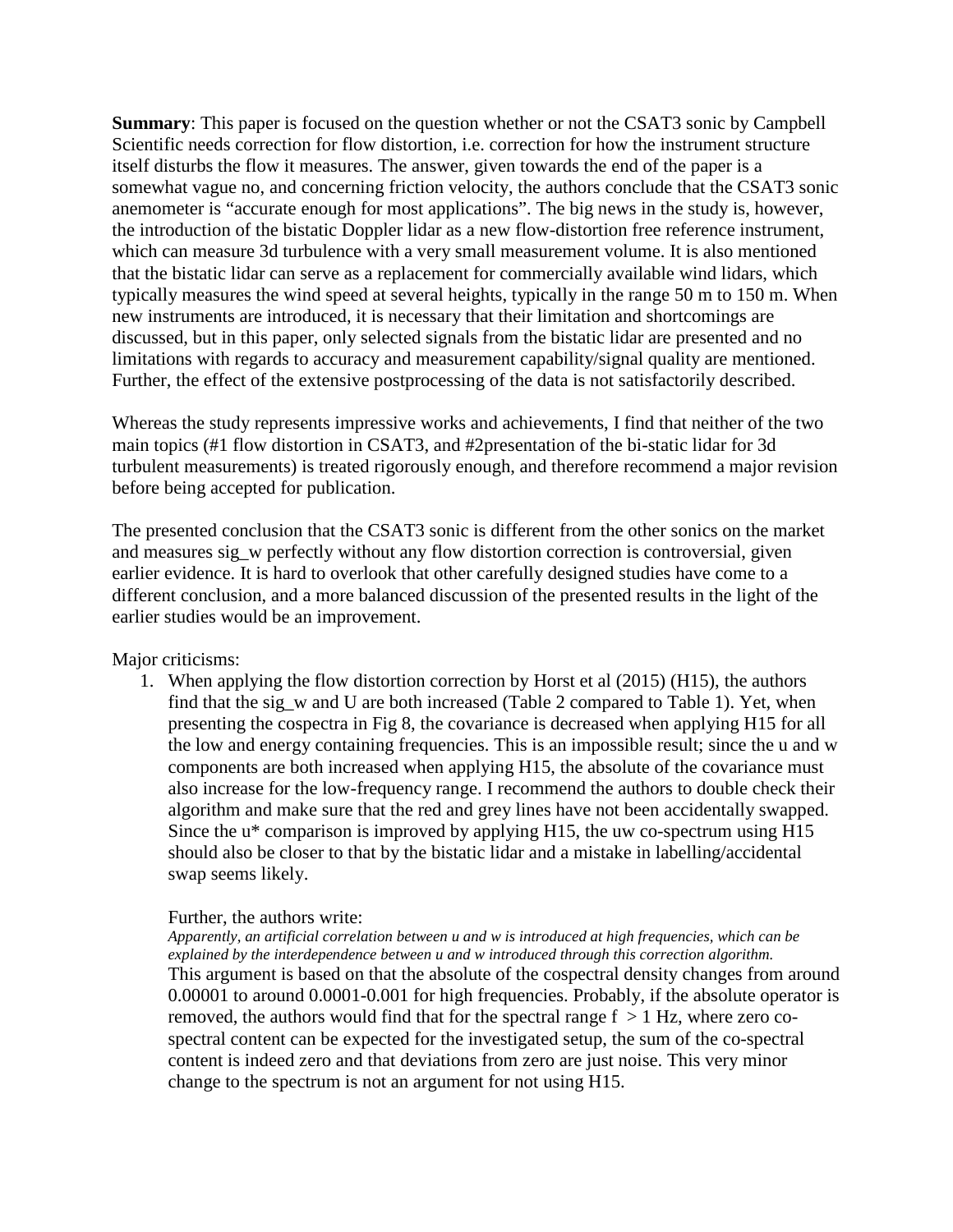- 2. LL 16-18, P 14: Regarding how the H15 correction changed the spectral ratio. In H15, it is shown that the implemented transducer shadowing model has a stronger effect on *w* than on *u*. This is consistent with the difference of the results presented in Table 1 and 2. Hence, since the H15 correction is frequency independent, the correction should lead to that the spectral ratio in the inertial sublayer is increased, but here it is decreased. Again, a very strange result, please double check.
- 3. When introducing a new instrument for measurement of 3D turbulence, measurements of all velocity components should be presented. Hence, the authors need to at least also show also comparisons of sig\_v, sig\_u and tilt angle. The latter should preferably be shown as a function of wind direction, since mismatches can result from imperfect alignment of the instruments to true vertical. Such misalignment will result in a cosine dependence of observed tilt angle to wind direction. These plots, if showing perfect agreement, can be put in an Appendix.
- 4. It is truly surprising and point to near-fantastic signal quality that it is possible to measure the horizontal wind speed from a near vertical path. In the direction of the wind vector, the half - angle to the emitter from the receiver in the presented setup is 0.95 deg for the receiver parallel to the wind direction and less than 0.95 deg. for the two other receivers. This means that the observed Doppler shifts are very close to zero and observations near-zero have been documented to be difficult to measure accurately using Doppler lidars (Abari et al. 2015). Further, any noise mistaken for a true Doppler change should introduce a strong signal, since it results from  $U = V/sin(theta/2)$ , where V is the velocity along the direction defined by the receivers and theta is the angle between the emitter and receiver. At 100 m height, as sketched in Fig. 1, the angle between the emitter and the receivers would be 0.5729 deg. When measuring a 10 m/s wind speed at 100 m height, the velocity recorded by a receiver will be lower than 5 cm/s. For 100 m, a receiver misalignment of as little as 0.01 deg. will in the system lead to a systematic error of about 1.5% in the mean wind speed estimation. What is the limitation to measurement height/measured wind speed range, in the given setup? – please explain! And how is it possible that the horizontal velocities show such little effect of noise?
- 5. Data treatment: Before presentation, the data is post-processed in several steps and it is unclear what these steps do to the investigated signals. Please state/answer: a- how many spikes were removed in each instrument. In case there are many spikes in either of the instruments, please explain/discuss the reason for these spikes. How many removed spikes were maximum allowed in a 10 min. run? b- spectral treatment. The correction by Moore (1986) only corrects for path averaging on the vertical velocity component. In 2006, Horst and Oncley published exact algorithms for compensating for path-averaging for the CSAT3 geometry for all velocity components. For the spectral ratios in focus, the Horst and Oncley correction reduces the ratio (see Pena et al. Table 2) and it is therefore highly relevant for this study to implement the correct path – averaging correction. Please change/remove the Moore correction step.

c- "After this preparation of the raw data, we discarded any 3-min statistics if more than 10 % of the highfrequency data were missing."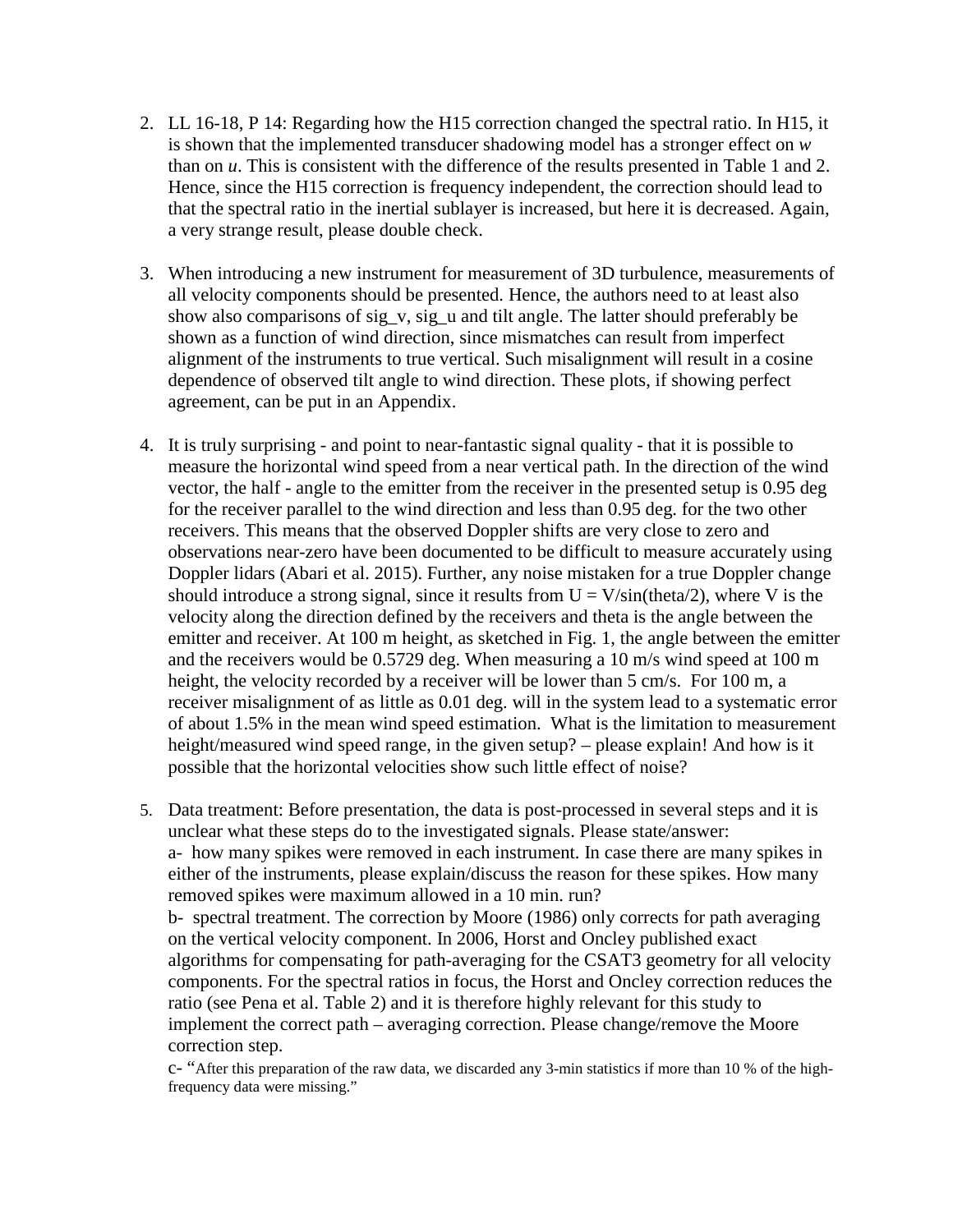How many samples were removed using this step? I assume that most of the removed samples stem from the lidar?

d- It is unclear how the model spectra were used (fits to Højstrup or Moore)? Are variances and co-variances calculated from fits to model spectra?

e- Oertel et al. showed poorer agreement with reference observations for low wind speeds, but here very low wind speeds are included. What is the explanation for this improvement according to the authors?

f- The two instruments are compared in the instrument specific coordinate systems resulting from rotations  $V = W = 0$ ; hence the lidar and sonic coordinate systems could be slightly different. This is from a technical perspective reasonable; it is hard to measure the exact position, yaw and tilt of each instrument. The lidar should however be easy to level, such that its w observations should indeed represent true vertical. Was leveling attempted? How different do the authors estimate the two coordinate systems to be? The latter question could be answered by plotting tilt angle versus wind direction for the two systems.

- 6. LL 24-27: Unlike previous sonic anemometers with orthogonal sonic paths, where the horizontal velocity components are measured from a pair of axes located in the 25 horizontal plane and the vertical velocity is measured by a single vertical pair of transducers, the flow-distortion effects in the CSAT3B are minimized by positioning all six transducers and their supporting structures out of the horizontal plane This is an oversimplified statement. All sonic anemometer designs suffer from flow distortion and the extent is highly dependent on the wind direction and attack angle relative to horizontal. The arrangement of transducers in the CSAT3B sonic is to my knowledge designed for a low flow distortion effect on the *horizontal* wind components and a minimized effect of white noise on the vertical velocity component. In a flux measurement, the greatest contribution of the measured flux comes from incidents of high angle of attack on the instrument (Gash and Dolman, 2003), and for high angle-ofattacks, the effects of transducer shadowing increases in the CSAT3.
- 7. Fig. 6: This is an interesting result, possibly indicating that the flow accelerates through the measurements volume of the CSAT3, leading to an overestimation of the horizontal wind speed. H15 hypothesized that transducer shadowing was the major cause of flow distortion in the CSAT3, which can only lead to an underestimation of the velocity, so here we are potentially looking at another major cause of flow distortion. But the presented result also leads to more questions: what kind of fluid dynamics process describes a wind acceleration without affecting all the velocity components? In other words, can an instrument that measures the vertical component perfectly (as it is claimed in this study) measure the horizontal velocity imperfectly? There could be several reasons behind the mismatch in the results; small inaccuracies in the lidar measurement height or a larger focus volume than anticipated, effects from post-processing of the data, or other inaccuracies in the optics of the lidar.
- 8. P. 15, LL 27-30, "In our case, the H15 correction even results in improved  $u_*$  values, but the ensemble cospectrum shows that this improvement occurred for the wrong reasons. In consequence, the observed behaviour of this correction for  $u$ <sup>\*</sup> may very well be site-specific and not universally transferable. Moreover, as stated by Wyngaard (1981), such corrections are problematic because they violate conservation of vorticity and can therefore not generally be recommended.". As stated above, I doubt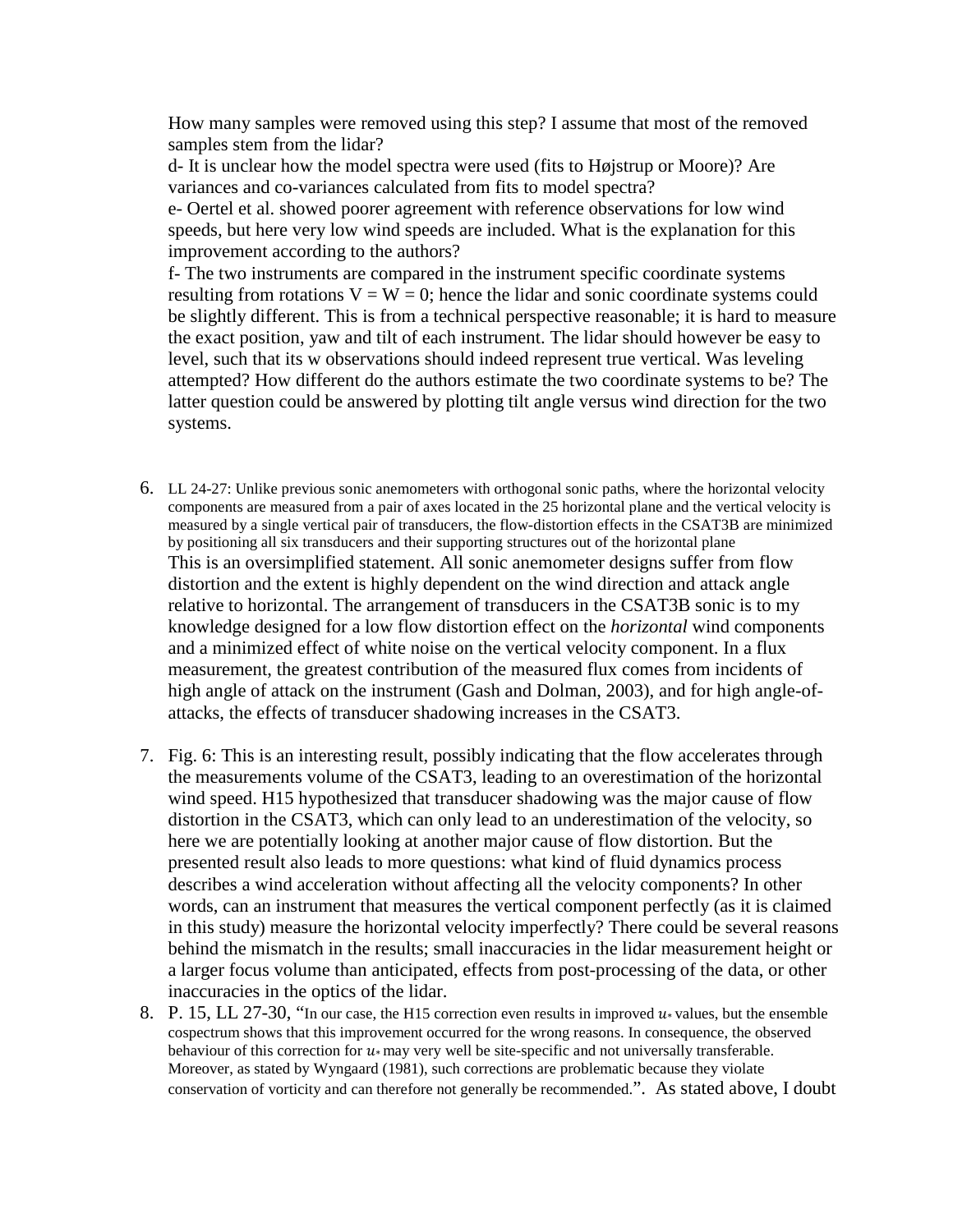that the very small change in the inertial subrange will lead to a significant contribution of the u\*. Moreover, the citation to Wyngaard is very strange. The mentioned tilt correction in Wyngaard (1981) has to do with the double rotation (which is used in this study) to  $V = W = 0$ . In my understanding, Wyngaard in 1981 stated that flow distortion effects cannot be avoided regardless of coordinate system. Please point to the exact place in the paper, where Wyngaard stated that flow distortion correction cannot be safely applied or remove the citation.

9. Concerning isotropy and spectral treatment. The authors should apply stricter criteria to ensure isotropy. It is not enough to select an interval where the premultiplied spectra are flat. In Pena et al (2019), a stricter selection is suggested (for example, co-spectral density should be close to zero). Moreover, it is more correct to ensemble average the spectra based on wave number instead of frequency, since the spectral content changes as a function of wind speed. The cited Stipersky and Calaf (2018) does *not* dispute that the spectra in the inertial subrange shows isotropy, but they show that this cannot be assumed for all spectra. Hence, their result is well aligned with the methods chosen in Pena et al. (2019), but not well aligned with the method for calculating spectral ratios in this paper.

## Minor comments:

- L. 14, P. 6: Regarding synchronization: It is of no importance that both instruments were sampled in UTC, what matters in a 1:1 comparison is that the signals are simultaneous. Were the two instruments logged on the same data acquisition system or were both systems synchronized to GPS time? Or was synchronization attempted via the measured time series?
- Since the path-averaging is compensated for (at least for the vertical component), why do the authors expect low-pass filtering? And how should a time constant be interpreted in relation to the source of the low-pass filtering effect (path length!)?
- Boom length and mast diameter?
- Please merge Table 1 and 2, for an easier overview of the results.
- I am surprised that the CSAT spectra show no sign of noise in the high frequencies. Is it because we are looking at the ensemble *model* spectra rather than the observed spectra? Please show the original spectra.
- LL 18-19: Perhaps the numerical simulations were not turbulent enough, so that wake effects are exaggerated, as it has also been found for wind-tunnel calibrations (Högström and Smedman, 2004). It is *not* shown in Hogstrom and Smedman (2004) that wake effects are exaggerated in the wind tunnel. This is a speculation on the side of the authors. The early Gill sonics were not as good as the sonics of today. For example, three consecutive runs in a wind tunnel showed considerable scatter for the same sonic anemometer (Fig. 3 in Mortensen and Hojstrup, 1994), possibly due to changes in temperature. This could also have been a reason for why the Hogstrom and Smedman (2004) observations differed in wind tunnel and atmosphere. In any case, please correct the citation to be more precise.
- Last sentence in Abstract: We also found that an angle-of-attack dependent 25 transducer-shadowing correction does not improve this agreement effectivel because it leads to an artificial correlation between the *three* wind components and therefore severely distorts the shape of the cospectra. Only two velocity components are shown.